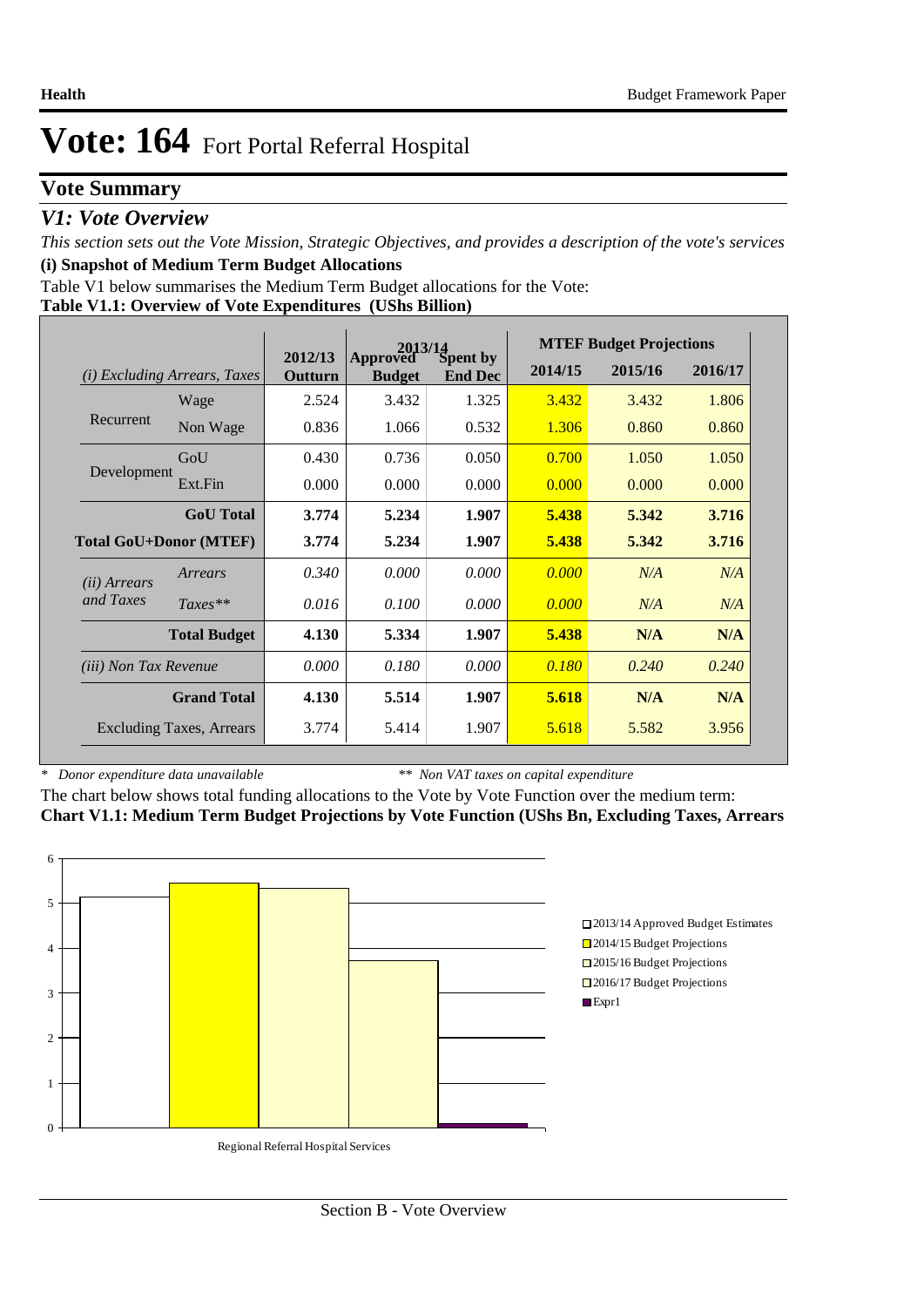### **Vote Summary**

#### **(ii) Vote Mission Statement**

The Vote's Mission Statement is:

*To increase access to all people in Rwenzori region to quality general and specialized health services.*

#### **(iii) Vote Outputs which Contribute to Priority Sector Outcomes**

The table below sets out the vote functions and outputs delivered by the vote which the sector considers as contributing most to priority sector outcomes.

|  | Table V1.2: Sector Outcomes, Vote Functions and Key Outputs |
|--|-------------------------------------------------------------|
|--|-------------------------------------------------------------|

| <b>Sector Outcome 1:</b>                                 | <b>Sector Outcome 2:</b>                                                          | <b>Sector Outcome 3:</b>                                                                          |
|----------------------------------------------------------|-----------------------------------------------------------------------------------|---------------------------------------------------------------------------------------------------|
| Increased deliveries in health facilities                | Children under one year old protected<br><i>against life threatening diseases</i> | Health facilities receive adequate stocks<br>of essential medicines and health<br>supplies (EMHS) |
| Vote Function: 08 56 Regional Referral Hospital Services |                                                                                   |                                                                                                   |
| Outputs Contributing to Outcome 1:                       | <b>Outputs Contributing to Outcome 2:</b>                                         | <b>Outputs Contributing to Outcome 3:</b>                                                         |
| <b>Outputs Provided</b>                                  | <b>Outputs Provided</b>                                                           | None                                                                                              |
| 085601 Inpatient services                                | 085606 Prevention and rehabilitation                                              |                                                                                                   |
| 085602 Outpatient services                               | services                                                                          |                                                                                                   |
| 085606 Prevention and rehabilitation<br>services         |                                                                                   |                                                                                                   |
| Capital Purchases                                        |                                                                                   |                                                                                                   |
| 085680 Hospital<br>Construction/rehabilitation           |                                                                                   |                                                                                                   |
| 085681 Staff houses construction and<br>rehabilitation   |                                                                                   |                                                                                                   |

### *V2: Past Vote Performance and Medium Term Plans*

*This section describes past and future vote performance, in terms of key vote outputs and plans to address sector policy implementation issues.* 

#### **(i) Past and Future Planned Vote Outputs**

#### *2012/13 Performance*

The hospital procured Consultancy for Design, Plans and supervision of private ward, and staff houses construction which produced good results. Other Procurements include Furniture, Medical Equipments and instruments (assorted), Motor vehicle Station wagon and Pick-up double cabin, computer sets and lap tops, and Television Sets.

Constructions include: three storied private ward building, interns Hostel & staff houses, walk ways connecting stores to other units approximately 265 meters, Shed for HIV clinic and a car Shed.

#### *Preliminary 2013/14 Performance*

Procure Equipments, Delivery beds and other assorted equipment and furniture to improve the hospital work environment. Procurement of Ultrasound Equipment.

#### **Table V2.1: Past and 201/12 Key Vote Outputs\***

| <i>Vote, Vote Function</i><br><b>Key Output</b> | <b>Approved Budget and</b><br><b>Planned outputs</b>                                              | 2013/14<br><b>Spending and Outputs</b><br><b>Achieved by End Dec</b> | 2014/15<br><b>Proposed Budget and</b><br><b>Planned Outputs</b>                                   |  |  |  |  |  |  |  |
|-------------------------------------------------|---------------------------------------------------------------------------------------------------|----------------------------------------------------------------------|---------------------------------------------------------------------------------------------------|--|--|--|--|--|--|--|
|                                                 | Vote: 164 Fort Portal Referral Hospital                                                           |                                                                      |                                                                                                   |  |  |  |  |  |  |  |
|                                                 | Vote Function: 0856 Regional Referral Hospital Services                                           |                                                                      |                                                                                                   |  |  |  |  |  |  |  |
| Output: 085601                                  | <b>Inpatient services</b>                                                                         |                                                                      |                                                                                                   |  |  |  |  |  |  |  |
| Description of Outputs:                         | 25,000 inpatients admissions;<br>95% bed occupancy rate and 6<br>day average stay for inpatients. | Total No. of Patients admitted:<br>6.009                             | 25,200 inpatients admissions;<br>85% bed occupancy rate and 5<br>day average stay for inpatients. |  |  |  |  |  |  |  |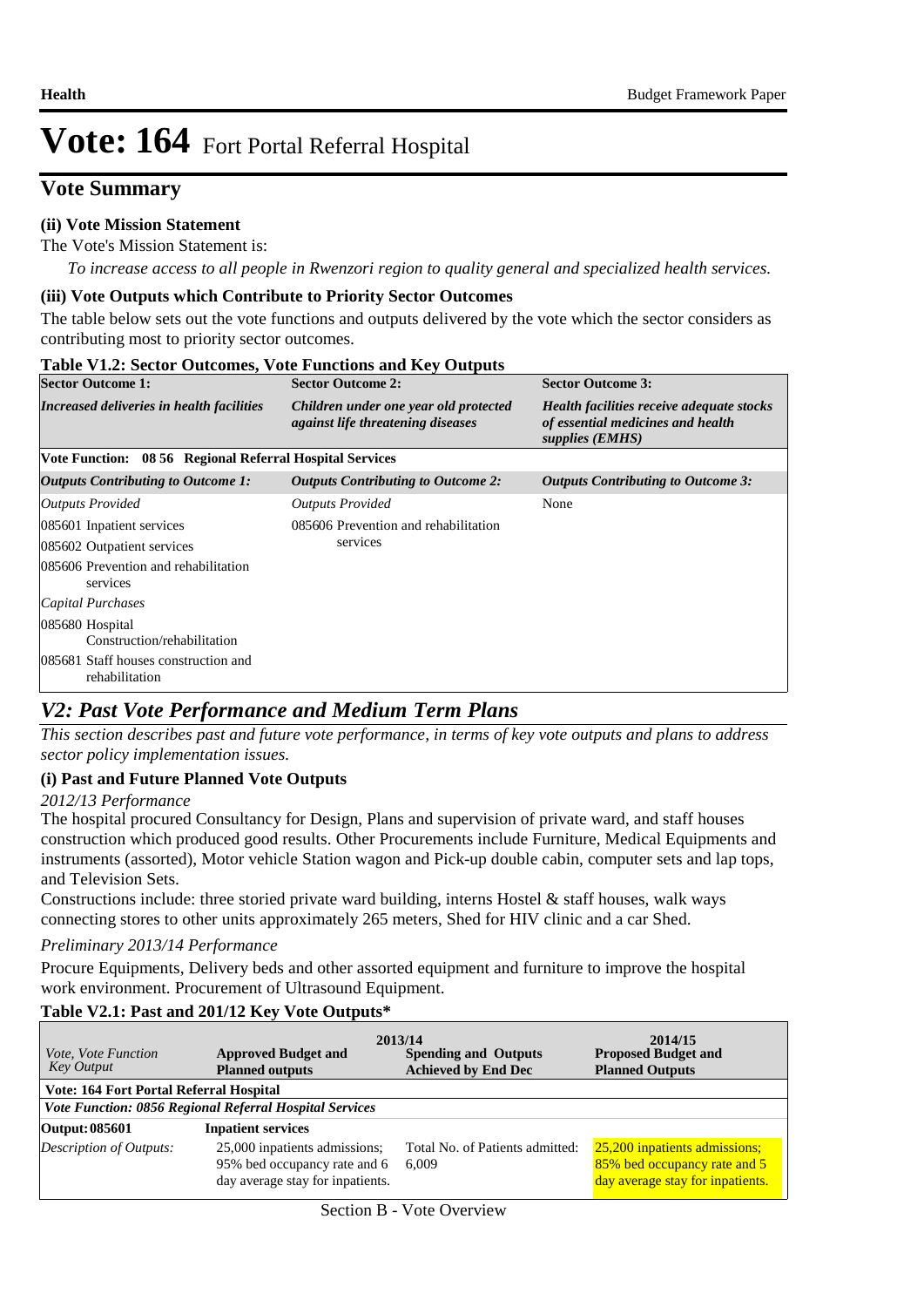# **Vote Summary**

| Vote, Vote Function<br>Key Output                    | <b>Approved Budget and</b><br><b>Planned outputs</b>                                  |       | 2013/14<br><b>Spending and Outputs</b><br><b>Achieved by End Dec</b>                                                                                                                                                                                                                                                           |       | 2014/15<br><b>Proposed Budget and</b><br><b>Planned Outputs</b>                        |       |
|------------------------------------------------------|---------------------------------------------------------------------------------------|-------|--------------------------------------------------------------------------------------------------------------------------------------------------------------------------------------------------------------------------------------------------------------------------------------------------------------------------------|-------|----------------------------------------------------------------------------------------|-------|
|                                                      |                                                                                       |       | Total maternal deliveries 1,512                                                                                                                                                                                                                                                                                                |       | The increase in allocation is on                                                       |       |
|                                                      |                                                                                       |       | Major surgeries 183                                                                                                                                                                                                                                                                                                            |       | account of the rising cost of<br>inputs for hospital operations                        |       |
|                                                      |                                                                                       |       | <b>Blood transfusions</b>                                                                                                                                                                                                                                                                                                      |       |                                                                                        |       |
|                                                      |                                                                                       |       | <b>BOR 86%</b>                                                                                                                                                                                                                                                                                                                 |       |                                                                                        |       |
|                                                      |                                                                                       |       | ALOS <sub>5</sub>                                                                                                                                                                                                                                                                                                              |       |                                                                                        |       |
| Performance Indicators:                              |                                                                                       |       |                                                                                                                                                                                                                                                                                                                                |       |                                                                                        |       |
| No. of in patients admitted                          | 25000                                                                                 |       | 6,009                                                                                                                                                                                                                                                                                                                          |       | 25,200                                                                                 |       |
| Bed occupancy rate<br>(inpatients)                   | 95                                                                                    |       | 86                                                                                                                                                                                                                                                                                                                             |       | 85                                                                                     |       |
| Average rate of stay for<br>inpatients (no. days)    | 5                                                                                     |       | 5                                                                                                                                                                                                                                                                                                                              |       | 5                                                                                      |       |
| Output Cost: UShs Bn:                                |                                                                                       | 1.245 | UShs Bn:                                                                                                                                                                                                                                                                                                                       | 0.228 | <b>UShs Bn:</b>                                                                        | 1.379 |
| <b>Output: 085602</b>                                | <b>Outpatient services</b>                                                            |       |                                                                                                                                                                                                                                                                                                                                |       |                                                                                        |       |
| <b>Description of Outputs:</b>                       | 170,000 outpatient's<br>attendance, 50,000 specialized                                |       | No. of General outpatients -<br>39,866                                                                                                                                                                                                                                                                                         |       | 120,000 outpatient's<br>attendance, 50,000 specialized                                 |       |
|                                                      | clinic attendance                                                                     |       | No. of Specialized<br>outpatients - 17,728                                                                                                                                                                                                                                                                                     |       | clinic attendance. The increase<br>is on account of the complexity<br>of patients seen |       |
| Performance Indicators:                              |                                                                                       |       |                                                                                                                                                                                                                                                                                                                                |       |                                                                                        |       |
| No. of specialised<br>outpatients attended to        | 50000                                                                                 |       | 17,728                                                                                                                                                                                                                                                                                                                         |       | 50,000                                                                                 |       |
| No. of general outpatients<br>attended to            | 150000                                                                                |       | 39,866                                                                                                                                                                                                                                                                                                                         |       | 120,000                                                                                |       |
| Output Cost: UShs Bn:                                |                                                                                       | 0.841 | $UShs Bn$ :                                                                                                                                                                                                                                                                                                                    | 0.162 | <b>UShs Bn:</b>                                                                        | 0.841 |
| <b>Output: 085603</b>                                |                                                                                       |       | Medicines and health supplies procured and dispensed                                                                                                                                                                                                                                                                           |       |                                                                                        |       |
| Description of Outputs:<br>Performance Indicators:   | Medicines delivered by NMS<br>dispensed Shs. 1,112,801,318                            |       | Value of Medicines and<br>Medical supplies received<br>worth is as follows:<br>Malaria - UGX. 14,859,495/=<br>Lab-UGX. $1,989,682/\equiv$<br>ARV UGX. 148,435,801/=<br>TB UGX. 1,542,976/=<br>CRL UGX. 197,372,077/=<br>NCD UGX. $17,777,001/=$<br>Morphine UGX. $454,533/=$<br>CRH UGX. 286,353,613/=<br>CDC UGX. 2,416,672/= |       | Medicines delivered by NMS<br>and dispensed Shs.<br>1,428,801,318                      |       |
| Value of medicines                                   | 1.1128318                                                                             |       | 0.671201850                                                                                                                                                                                                                                                                                                                    |       | 1.428801318                                                                            |       |
| received/dispensed (Ush bn)<br>Output Cost: UShs Bn: |                                                                                       | 0.190 | UShs Bn:                                                                                                                                                                                                                                                                                                                       | 0.029 | <b>UShs Bn:</b>                                                                        | 0.190 |
| <b>Output: 085604</b>                                |                                                                                       |       |                                                                                                                                                                                                                                                                                                                                |       |                                                                                        |       |
| Description of Outputs:                              | <b>Diagnostic services</b><br>75,000 lab test 5,000 xray<br>imagings 6,000 Ultrasound |       | No. of Lab tests 41,647                                                                                                                                                                                                                                                                                                        |       | 100,000 lab test 5,000 xray<br>imagings 6,000 Ultrasound                               |       |
|                                                      |                                                                                       |       | Tests; No of $X$ -rays 1,726                                                                                                                                                                                                                                                                                                   |       |                                                                                        |       |
|                                                      |                                                                                       |       | No of Ultra sounds 1,678;                                                                                                                                                                                                                                                                                                      |       |                                                                                        |       |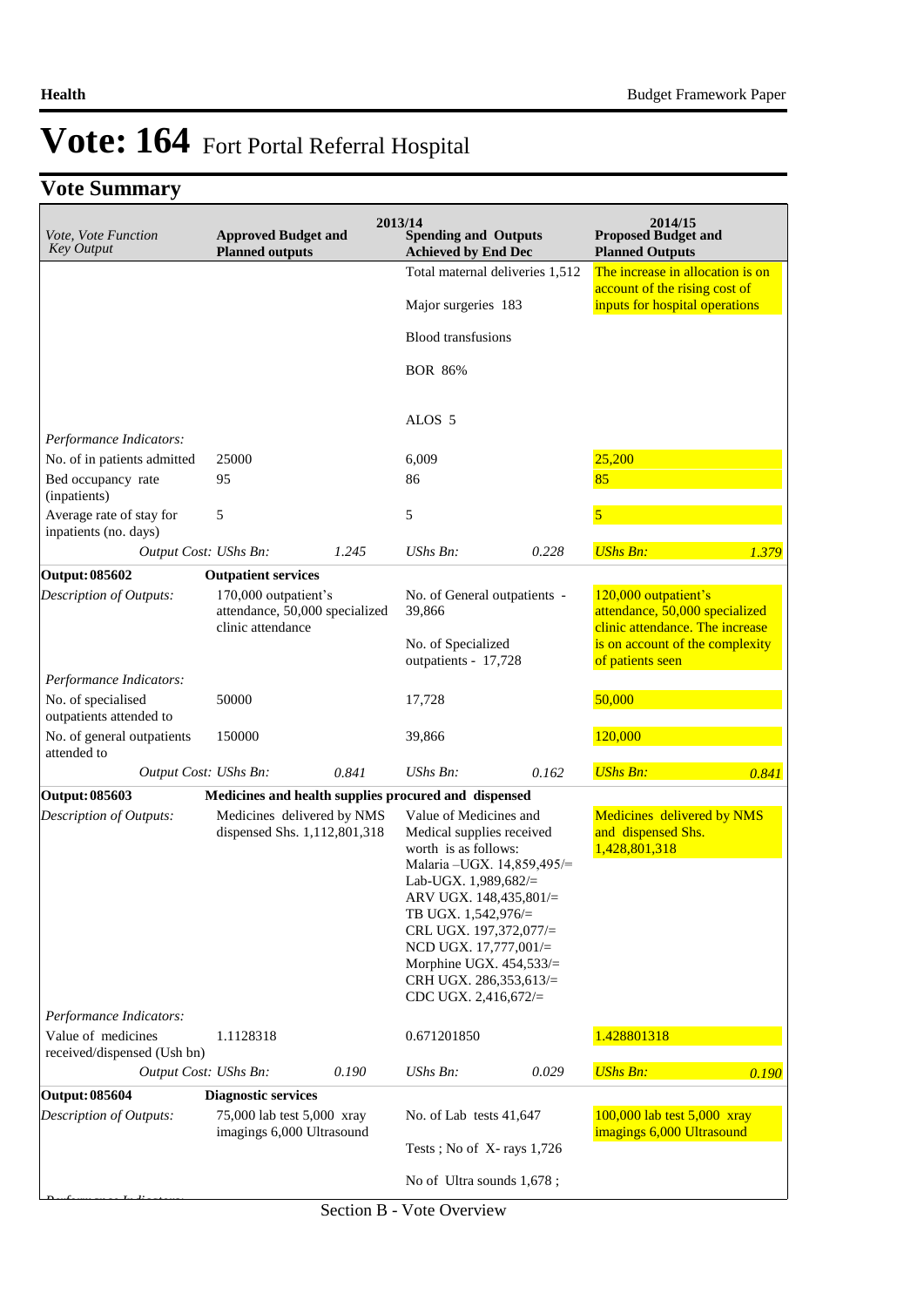# **Vote Summary**

| Vote, Vote Function<br><b>Key Output</b>            | <b>Approved Budget and</b><br><b>Planned outputs</b>                           |                                                   | 2013/14<br><b>Spending and Outputs</b><br><b>Achieved by End Dec</b> |                                 | 2014/15<br><b>Proposed Budget and</b><br><b>Planned Outputs</b>                       |                                                     |
|-----------------------------------------------------|--------------------------------------------------------------------------------|---------------------------------------------------|----------------------------------------------------------------------|---------------------------------|---------------------------------------------------------------------------------------|-----------------------------------------------------|
| Patient xrays (imaging)                             | 6000                                                                           |                                                   | 1726                                                                 |                                 | 11000                                                                                 |                                                     |
| No. of labs/tests                                   | 75000                                                                          |                                                   | 41647                                                                |                                 | 100000                                                                                |                                                     |
| Output Cost: UShs Bn:                               |                                                                                | 0.279                                             | UShs Bn:                                                             | 0.053                           | <b>UShs Bn:</b>                                                                       | 0.279                                               |
| Output: 085606                                      | <b>Prevention and rehabilitation services</b>                                  |                                                   |                                                                      |                                 |                                                                                       |                                                     |
| <b>Description of Outputs:</b>                      | 3,000 family planning contacts,<br>30,000 immunisations, 12,500<br>ANC visits, |                                                   | No. of immunised persons -<br>4,600                                  |                                 | 3,000 family planning contacts,<br>30,000 immunisations, 12,500<br><b>ANC</b> visits, |                                                     |
|                                                     |                                                                                |                                                   | Ante-Natal cases $-2,348$                                            |                                 |                                                                                       |                                                     |
|                                                     |                                                                                |                                                   | Family Planning contacts-555                                         |                                 |                                                                                       |                                                     |
|                                                     |                                                                                |                                                   | PMTCT cases - 737                                                    |                                 |                                                                                       |                                                     |
|                                                     |                                                                                |                                                   | VCT/RCT persons $-15,175$                                            |                                 |                                                                                       |                                                     |
| Performance Indicators:                             |                                                                                |                                                   |                                                                      |                                 |                                                                                       |                                                     |
| No. of people receiving<br>family planning services |                                                                                |                                                   | 555                                                                  |                                 | 3,000                                                                                 |                                                     |
| No. of people immunised                             | 20000                                                                          |                                                   | 4,600                                                                |                                 | 30,000                                                                                |                                                     |
| No. of antenatal cases                              | 12500                                                                          |                                                   | 2,348                                                                |                                 | 12,500                                                                                |                                                     |
| Output Cost: UShs Bn:                               |                                                                                | 0.249                                             | UShs Bn:                                                             | 0.037                           | <b>UShs Bn:</b>                                                                       | 0.249                                               |
| Output: 085681                                      | <b>Staff houses construction and rehabilitation</b>                            |                                                   |                                                                      |                                 |                                                                                       |                                                     |
| Description of Outputs:                             |                                                                                | Construction of two double<br>roomed staff houses |                                                                      | Procurement process is ongoing. |                                                                                       | Construction of 4 two double<br>roomed staff houses |
| Performance Indicators:                             |                                                                                |                                                   |                                                                      |                                 |                                                                                       |                                                     |
| No. of staff houses<br>constructed/rehabilitated    | 10                                                                             |                                                   | $\mathbf{0}$                                                         |                                 | $\overline{4}$                                                                        |                                                     |
| Output Cost: UShs Bn:                               |                                                                                | 0.362                                             | $UShs Bn$ :                                                          | 0.002                           | <b>UShs Bn:</b>                                                                       | 0.562                                               |
| <b>Vote Function Cost</b>                           | <b>UShs Bn:</b>                                                                |                                                   | 5.514 UShs Bn:                                                       |                                 | 1.907 <i>UShs Bn:</i>                                                                 | 5.618                                               |
| <b>Cost of Vote Services:</b>                       | $UShs Bn$ :                                                                    |                                                   | 5.414 UShs Bn:                                                       |                                 | 1.907 <i>UShs Bn:</i>                                                                 | 5.618                                               |

*\* Excluding Taxes and Arrears*

*2014/15 Planned Outputs*

1- Procure Equipment, Delivery beds and other assorted equipment and furniture to improve the hospital work environment 2- Construct double roomed staff accommodation 3- Monitoring, Evaluation and Appraisal of Capital Development

#### **Table V2.2: Past and Medum Term Key Vote Output Indicators\***

|                                                          | 2012/13        | 2013/14                        |                                     | <b>MTEF Projections</b> |         |         |
|----------------------------------------------------------|----------------|--------------------------------|-------------------------------------|-------------------------|---------|---------|
| <i>Vote Function Key Output</i><br>Indicators and Costs: | <b>Outturn</b> | <b>Approved</b><br><b>Plan</b> | <b>Outturn by</b><br><b>End Dec</b> | 2014/15                 | 2015/16 | 2016/17 |
| Vote: 164 Fort Portal Referral Hospital                  |                |                                |                                     |                         |         |         |
| Vote Function:0856 Regional Referral Hospital Services   |                |                                |                                     |                         |         |         |
| Average rate of stay for inpatients                      |                | 5                              |                                     |                         | 5       | 5       |
| (no. days)                                               |                |                                |                                     |                         |         |         |
| Bed occupancy rate (inpatients)                          |                | 95                             | 86                                  | 85                      | 95      | 95      |
| No. of in patients admitted                              |                | 25000                          | 6.009                               | 25,200                  | 25000   | 25000   |
| No. of general outpatients attended to                   |                | 150000                         | 39,866                              | 120,000                 | 150000  | 150000  |
| No. of specialised outpatients                           |                | 50000                          | 17,728                              | 50,000                  | 70000   | 70000   |
| attended to                                              |                |                                |                                     |                         |         |         |
|                                                          |                |                                |                                     |                         |         |         |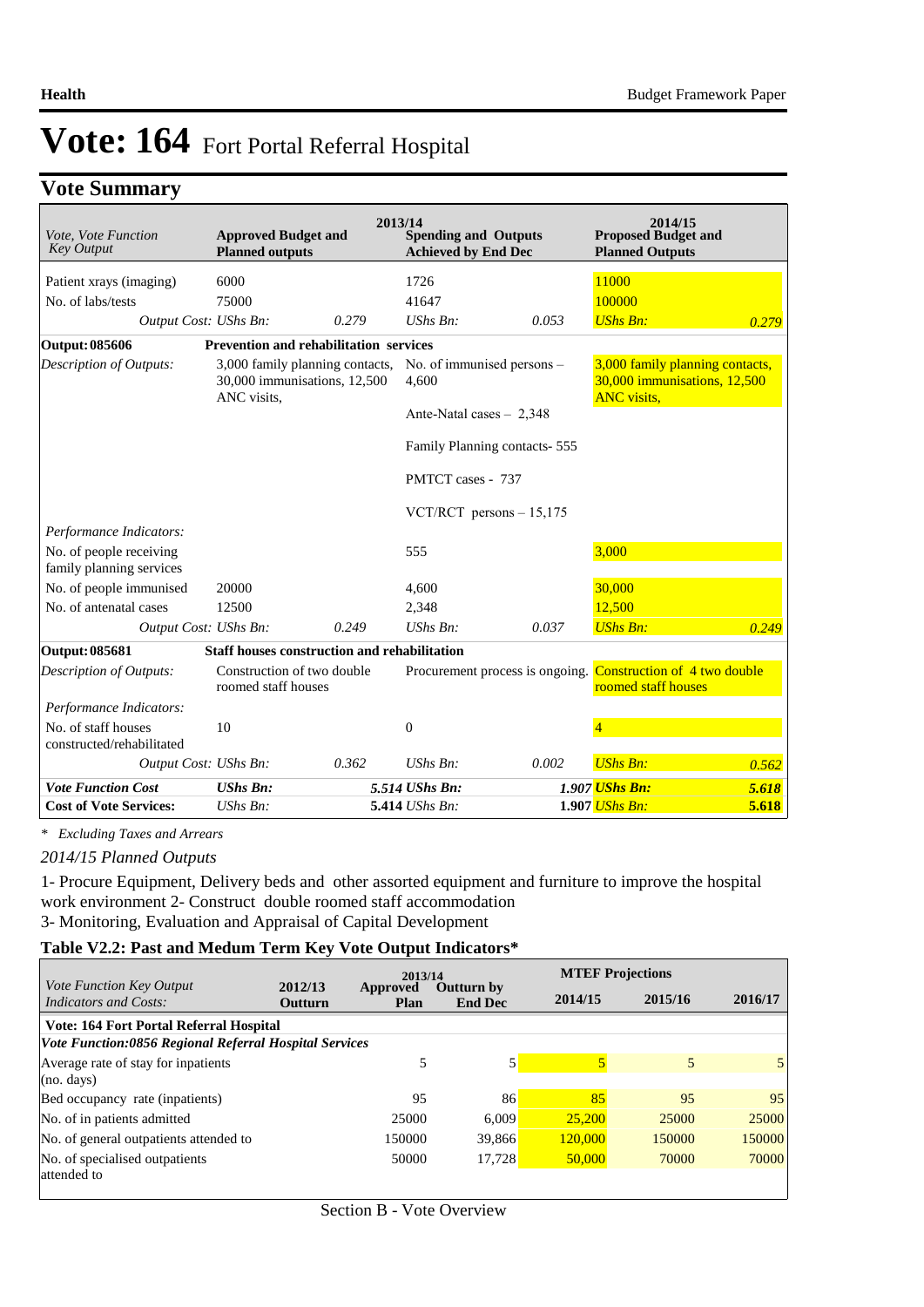# **Vote Summary**

| 2013/14                                                                     |                    |                         |                                     | <b>MTEF Projections</b> |                                         |                  |
|-----------------------------------------------------------------------------|--------------------|-------------------------|-------------------------------------|-------------------------|-----------------------------------------|------------------|
| Vote Function Key Output<br><b>Indicators and Costs:</b>                    | 2012/13<br>Outturn | <b>Approved</b><br>Plan | <b>Outturn by</b><br><b>End Dec</b> | 2014/15                 | 2015/16                                 | 2016/17          |
| Value of medicines                                                          |                    | 1.1128318               | 0.671201850                         |                         | 1.428801318 1,628,801,318 1,828,801,318 |                  |
| received/dispensed (Ush bn)                                                 |                    |                         |                                     |                         |                                         |                  |
| No. of labs/tests                                                           |                    | 75000                   | 41647                               | 100000                  | 109000                                  | 110000           |
| Patient xrays (imaging)                                                     |                    | 6000                    | 1726                                | 11000                   | 10000                                   | 13000            |
| No. of antenatal cases                                                      |                    | 12500                   | 2,348                               | 12,500                  | 12500                                   | 22500            |
| No. of people immunised                                                     |                    | 20000                   | 4,600                               | 30,000                  | 24000                                   | 34000            |
| No. of people receiving family<br>planning services                         |                    |                         | 555                                 | 3,000                   | 3000                                    | 3000             |
| No. of hospitals benefiting from the<br>rennovation of existing facilities. |                    |                         | $\vert 0 \vert$                     | $\overline{0}$          | $\Omega$                                | $\mathbf{0}$     |
| No. reconstructed/rehabilitated                                             |                    |                         | $\vert 0 \vert$                     | $\overline{0}$          | $\Omega$                                | $\overline{0}$   |
| general wards                                                               |                    |                         |                                     |                         |                                         |                  |
| No. of staff houses                                                         |                    | 10                      | $\vert 0 \vert$                     | $\overline{4}$          | 10                                      | 10               |
| constructed/rehabilitated                                                   |                    |                         |                                     |                         |                                         |                  |
| No. of maternity wards constructed                                          |                    |                         | $\overline{0}$                      | $\overline{0}$          | $\Omega$                                | $\mathbf{0}$     |
| No. of maternity wards rehabilitated                                        |                    |                         | $\Omega$                            | $\Omega$                | $\mathbf{0}$                            | $\mathbf{0}$     |
| No. of OPD wards constructed                                                |                    | 1                       | $\Omega$                            | $\overline{0}$          |                                         |                  |
| No. of OPD wards rehabilitated                                              |                    |                         | $\Omega$                            | 0                       | $\Omega$                                | $\boldsymbol{0}$ |
| No. of other wards constructed                                              |                    |                         | $\Omega$                            | $\overline{0}$          | $\Omega$                                | $\theta$         |
| No. of other wards rehabilitated                                            |                    |                         | $\overline{0}$                      | $\Omega$                | $\Omega$                                |                  |
| No. of theatres constructed                                                 |                    |                         | $\Omega$                            | $\Omega$                | $\Omega$                                |                  |
| No. of theatres rehabilitated                                               |                    |                         | $\Omega$                            | $\Omega$                | $\Omega$                                | $\Omega$         |
| Value of medical equipment<br>procured (Ush Bn)                             |                    | .102                    | $\Omega$                            | 0.100                   | 0.200                                   | 0.200            |
| <b>Vote Function Cost (UShs bn)</b>                                         | 4.130              | 5.414                   | 1.907                               | 5.618                   | 5.582                                   | 3.956            |
| <b>Cost of Vote Services (UShs Bn)</b>                                      | 4.130              | 5.414                   | 1.907                               | 5.618                   | 5.582                                   | 3.956            |

#### *Medium Term Plans*

Procurement of Medical Equipments, Construction of staff quarters- Storyed double room staff houses

#### **(ii) Efficiency of Vote Budget Allocations**

Recruitment of more medical workers, Improved procurement management.

#### **Table V2.3: Allocations to Key Sector and Service Delivery Outputs over the Medium Term**

|                                 | $(i)$ Allocation (Shs Bn) |                                 |     |     | $(ii)$ % Vote Budget |           |                                 |                |
|---------------------------------|---------------------------|---------------------------------|-----|-----|----------------------|-----------|---------------------------------|----------------|
| <b>Billion Uganda Shillings</b> |                           | 2013/14 2014/15 2015/16 2016/17 |     |     |                      |           | 2013/14 2014/15 2015/16 2016/17 |                |
| <b>Key Sector</b>               | 2.7                       |                                 | 2.0 | 4.3 | $49.8\%$             | $-54.0\%$ |                                 | $49.5\%$ 52.7% |
| Service Delivery                | 3.2                       |                                 |     | 6.7 | 58.5%                | 62.3%     | 67.8%                           | 81.6%          |

`Staff costs allocated to respective outputs, Management cost allocated to the the other 5 outputs, costs of medicines inclludes ARVs cost

#### **Table V2.4: Key Unit Costs of Services Provided and Services Funded (Shs '000)**

| <b>Unit Cost</b><br><b>Description</b>                 | Actual<br>2012/13 | <b>Planned</b><br>2013/14 | <b>Actual</b><br>by Sept | <b>Proposed</b><br>2014/15 | <b>Costing Assumptions and Reasons for</b><br>any Changes and Variations from Plan                                                                |
|--------------------------------------------------------|-------------------|---------------------------|--------------------------|----------------------------|---------------------------------------------------------------------------------------------------------------------------------------------------|
|                                                        |                   |                           |                          |                            |                                                                                                                                                   |
| Vote Function:0856 Regional Referral Hospital Services |                   |                           |                          |                            |                                                                                                                                                   |
| Oupatient<br>services(Cost Per<br>Outpatient)          |                   |                           |                          |                            | Total Outpatients $=$ General and<br>specialized patients. Total Cost includes<br>NWR and WR. (Includes allocated cost<br>of management services) |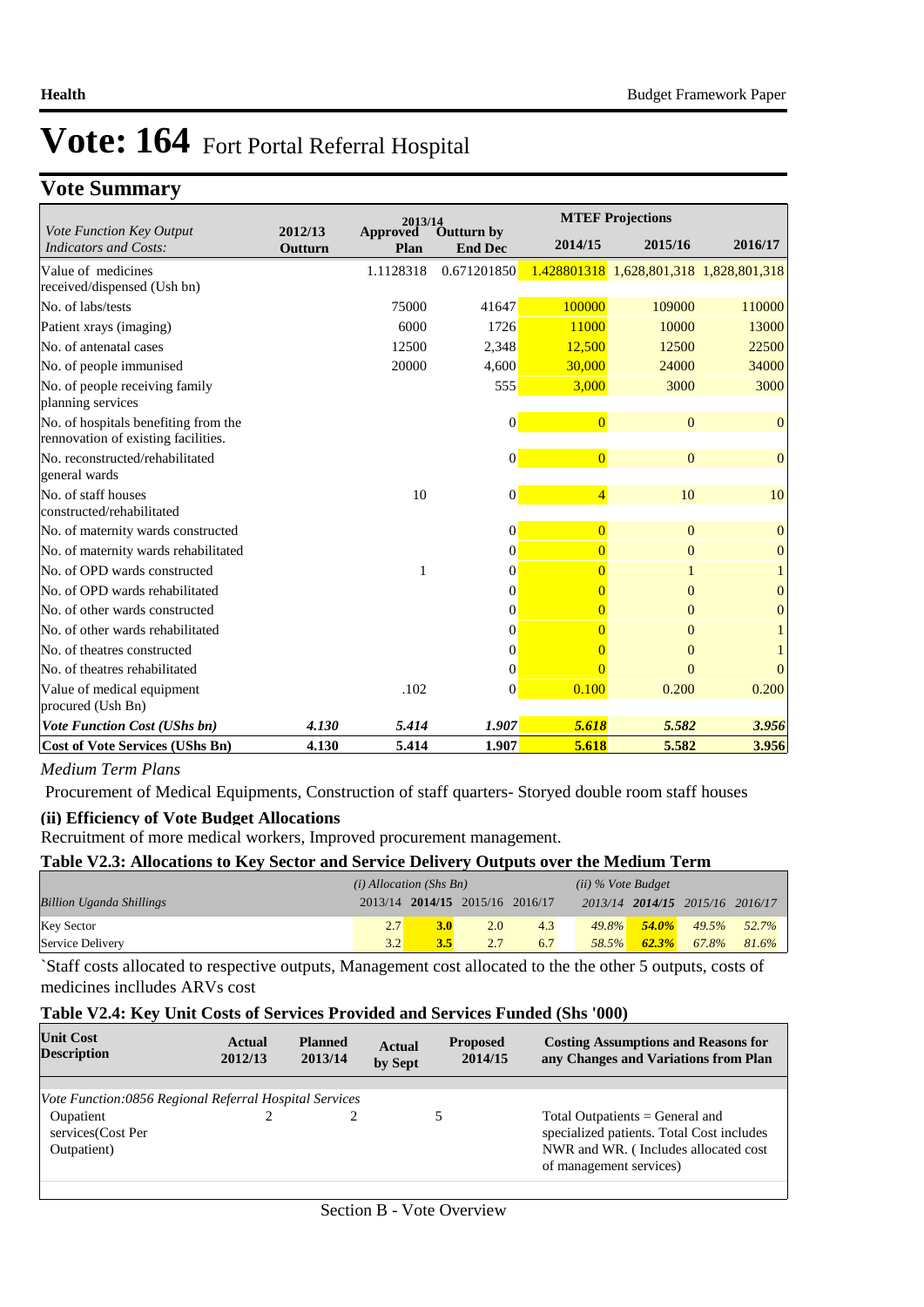## **Vote Summary**

| <b>Unit Cost</b><br><b>Description</b>                | Actual<br>2012/13 | <b>Planned</b><br>2013/14 | <b>Actual</b><br>by Sept | <b>Proposed</b><br>2014/15    | <b>Costing Assumptions and Reasons for</b><br>any Changes and Variations from Plan                                                                                                                                                       |
|-------------------------------------------------------|-------------------|---------------------------|--------------------------|-------------------------------|------------------------------------------------------------------------------------------------------------------------------------------------------------------------------------------------------------------------------------------|
| Medicine cost Per<br>standard output(SUO)             |                   | $\overline{c}$            |                          | 5                             | All outputs changed to an OPD<br>Equivalance(Standard unit of Output) 1<br>Inpatient =15 Outpatients. Total Cost<br>includes NWR and WR. Includes cost of<br>ARVS and Antimalarials. (Includes<br>allocated cost of management services) |
| <b>Inpatient services</b> (Cost<br>per Inpatient Day) |                   | 10                        | 13                       |                               | Total Inpatient Days =ALOS X No. of<br>patients admitted. Total Cost includes<br>NWR and WR(Includes allocated cost of<br>management services)                                                                                           |
| Cost Per Preventive<br>Intervention                   | 4                 | $\mathcal{L}$             |                          | 3                             | Total Preventive intervention $=$ Total No.<br>Immunization + $FP+ANC$ Attendence.<br>Total Cost includes NWR and WR (<br>Includes allocated cost of management<br>services)                                                             |
| Cost per investigation                                | $\mathcal{L}$     | $\mathfrak{D}$            |                          | $\mathfrak{D}_{\mathfrak{p}}$ | Total number of investigatins includes<br>Lab, Xray and Ultrasound.<br><b>Total Cost</b><br>includes NWR and WR(Includes<br>allocated cost of management services)                                                                       |

#### **(iii) Vote Investment Plans**

`

Purchase of machinery, equipment and furniture Shs.273,000,000/=, Construction of 25 double room staff houses Shs. 5,536,000.000/=

#### **Table V2.5: Allocations to Capital Investment over the Medium Term**

|                                           | $(i)$ Allocation (Shs Bn) |     |                                 | $(ii)$ % Vote Budget |           |       |                                 |       |
|-------------------------------------------|---------------------------|-----|---------------------------------|----------------------|-----------|-------|---------------------------------|-------|
| <b>Billion Uganda Shillings</b>           |                           |     | 2013/14 2014/15 2015/16 2016/17 |                      |           |       | 2013/14 2014/15 2015/16 2016/17 |       |
| Consumption Expendture (Outputs Provided) | 4.7                       | 4.9 | 2.7                             | 3.2                  | $86.4\%$  | 87.5% | 67.7%                           | 38.7% |
| Investment (Capital Purchases)            | 0.7                       | 0.7 | 1.3                             | 5.0                  | $13.6\%$  | 12.5% | 32.3%                           | 61.3% |
| <b>Grand Total</b>                        | 5.4                       | 5.6 | 4.0                             | 8.2                  | $100.0\%$ |       | $100.0\%$ $100.0\%$ $100.0\%$   |       |

Construction of staff Houses for accommodation

#### **Table V2.6: Major Capital Investments**

| <b>Project, Programme</b>                           |                                                           | 2013/14                                                                                                                                                              | 2014/15                          |                                                                           |  |
|-----------------------------------------------------|-----------------------------------------------------------|----------------------------------------------------------------------------------------------------------------------------------------------------------------------|----------------------------------|---------------------------------------------------------------------------|--|
| <b>Vote Function Output</b><br><b>UShs Thousand</b> |                                                           | <b>Actual Expenditure and</b><br><b>Approved Budget, Planned</b><br><b>Outputs (Quantity and Location)</b><br><b>Outputs by September</b><br>(Quantity and Location) |                                  | <b>Proposed Budget, Planned</b><br><b>Outputs (Quantity and Location)</b> |  |
|                                                     |                                                           | <b>Project 1004 Fort Portal Rehabilitation Referral Hospital</b>                                                                                                     |                                  |                                                                           |  |
|                                                     | 085681 Staff houses<br>construction and<br>rehabilitation | Construction of three double<br>roomed staff houses                                                                                                                  | Procurement process is on going. | Continuation of Construction of<br>storyed double roomed staff<br>houses  |  |
|                                                     | Total                                                     | 362,000                                                                                                                                                              | 2.120                            | 561,895                                                                   |  |
|                                                     | <b>GoU</b> Development                                    | 362,000                                                                                                                                                              | 2,120                            | 561.895                                                                   |  |
|                                                     | <b>External Financing</b>                                 | 0                                                                                                                                                                    | 0                                | $\theta$                                                                  |  |

#### **(iv) Vote Actions to improve Priority Sector Outomes**

#### **Table V2.7: Priority Vote Actions to Improve Sector Performance**

| 2013/14 Planned Actions:                                                                                      | 2013/14 Actions by Sept: | 2014/15 Planned Actions: | <b>MT Strategy:</b> |  |  |  |
|---------------------------------------------------------------------------------------------------------------|--------------------------|--------------------------|---------------------|--|--|--|
| Sector Outcome 3: Health facilities receive adequate stocks of essential medicines and health supplies (EMHS) |                          |                          |                     |  |  |  |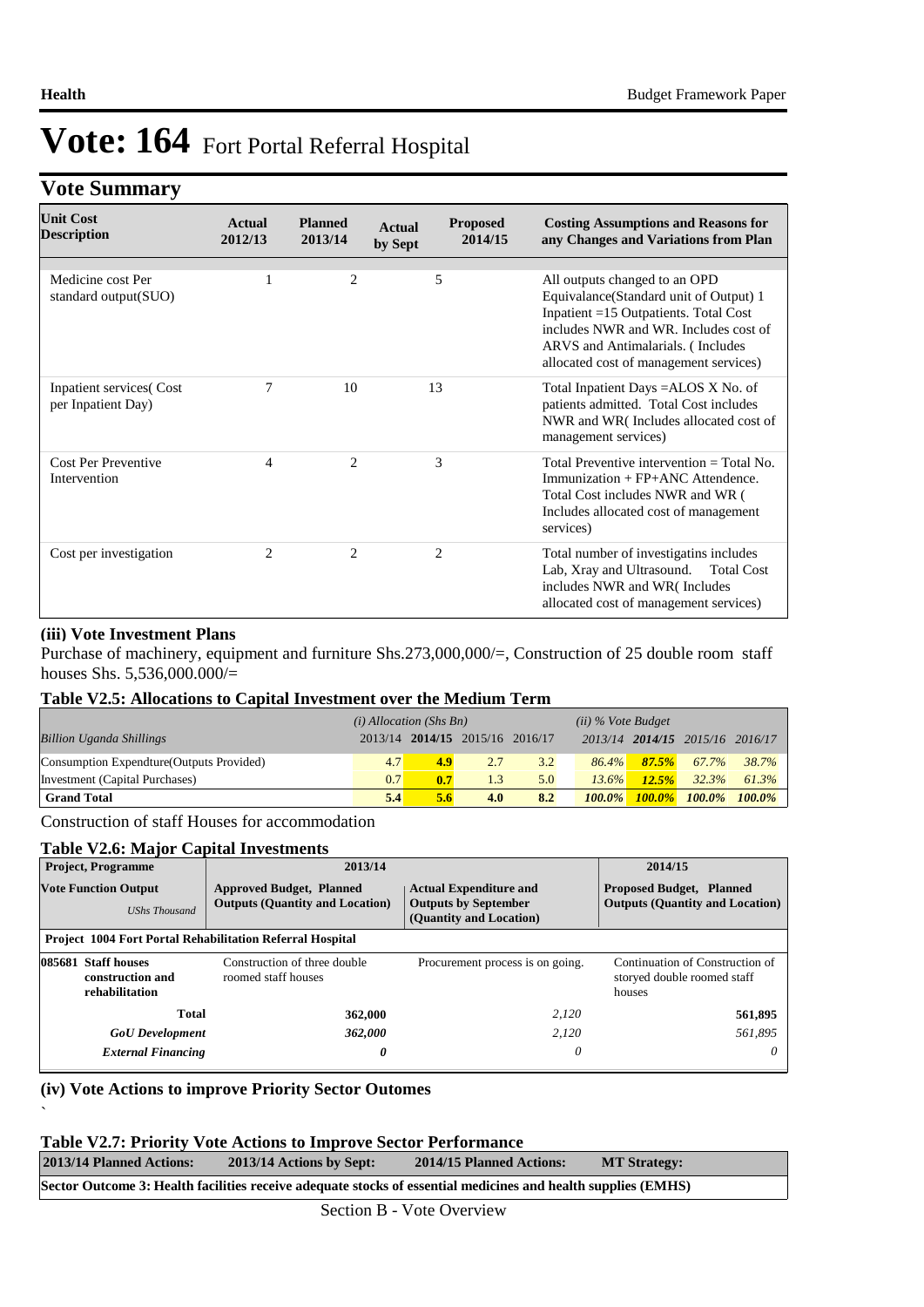| <b>Vote Summary</b>                                                              |                                                                                   |                                                                         |                                                           |
|----------------------------------------------------------------------------------|-----------------------------------------------------------------------------------|-------------------------------------------------------------------------|-----------------------------------------------------------|
| 2013/14 Planned Actions:                                                         | 2013/14 Actions by Sept:                                                          | 2014/15 Planned Actions:                                                | <b>MT Strategy:</b>                                       |
| Vote Function: 08 56 Regional Referral Hospital Services                         |                                                                                   |                                                                         |                                                           |
| VF Performance Issue:                                                            | Under staffed structures                                                          |                                                                         |                                                           |
| Advocacy for the<br>restructuring of the Hospital<br>and replacing staff leaving | Advocacy for the<br>restructuring of the Hospital<br>and replacing, staff leaving | Reports on staffing and<br>recruitment requests submitted<br>to MoH/HSC | Improve staff accomodation to<br>attract and retain staff |
| due to attrition and<br>recruitment for the support<br>staff                     | due to attrition and<br>recruitment for the support<br>staff                      |                                                                         |                                                           |

## *V3 Proposed Budget Allocations for 2014/15 and the Medium Term*

*This section sets out the proposed vote budget allocations for 2014/15 and the medium term, including major areas of expenditures and any notable changes in allocations.* 

### **Table V3.1: Past Outturns and Medium Term Projections by Vote Function\***

|                                          |                           | 2013/14                |                             | <b>MTEF Budget Projections</b> |         |         |
|------------------------------------------|---------------------------|------------------------|-----------------------------|--------------------------------|---------|---------|
|                                          | 2012/13<br><b>Outturn</b> | Appr.<br><b>Budget</b> | Spent by<br><b>End Sept</b> | 2014/15                        | 2015/16 | 2016/17 |
| Vote: 164 Fort Portal Referral Hospital  |                           |                        |                             |                                |         |         |
| 0856 Regional Referral Hospital Services | 4.130                     | 5.414                  | 0.871                       | 5.618                          | 5.582   | 3.956   |
| <b>Total for Vote:</b>                   | 4.130                     | 5.414                  | 0.871                       | 5.618                          | 5.582   | 3.956   |

#### **(i) The Total Budget over the Medium Term**

In the medium term the Hospital requires

- Wage Budget of Shs. 3,432,215,000/= to cater for the wages of 350 Hospital Staff

- Non Wage Recurrent Budget of Shs. 1,065,625,000/= to cater for the operations of the Hospital -Development Budget of Shs. 736,360,000/= to Construct staff quarters to Accommodate the critical cadres of staff

TOTAL Shs. 5,334,000,000/=

### **(ii) The major expenditure allocations in the Vote for 2014/15**

In the medium term the Hospital requires

| - Wage Budget of         | Shs. 7,764,000,000/ $=$ to cater for the wages of 350 Hospital Staff                            |
|--------------------------|-------------------------------------------------------------------------------------------------|
|                          | - Non Wage Recurrent Budget of Shs. 4,786,000,000/= to cater for the operations of the Hospital |
| -Development Budget of   | Shs. $5,836,000,000/=$ to Construct staff quarters to Accommodate the                           |
| critical cadres of staff |                                                                                                 |
| TOTAL                    | Shs. $18,386,000,000/=$                                                                         |
|                          |                                                                                                 |

The biggest problem of the hospital is Staff accommodation. In the medium term we expect to construct about 30 units to accommodate 30 members of staff.

### **(iii) The major planned changes in resource allocations within the Vote for 2014/15**

Improved Wage bill from UGX.1,806,000,000/= to UGX. 3,432,215,000/=. This will enable recruitment and improvement of service delivery.

### **Table V3.2: Key Changes in Vote Resource Allocation**

| <b>Changes in Budget Allocations and Outputs from 2013/14 Planned Levels:</b> |                  | <b>Justification for proposed Changes in</b> |  |                                          |  |  |
|-------------------------------------------------------------------------------|------------------|----------------------------------------------|--|------------------------------------------|--|--|
| 2014/15                                                                       | 2015/16          | 2016/17                                      |  | <b>Expenditure and Outputs</b>           |  |  |
| Vote Function:0801 Regional Referral Hospital Services                        |                  |                                              |  |                                          |  |  |
| 0856 01 Inpatient services<br>Output:                                         |                  |                                              |  |                                          |  |  |
| <b>UShs Bn:</b>                                                               | $0.134$ UShs Bn: | $-0.713$ UShs Bn:                            |  | $-0.613$ Owing to improved quality of    |  |  |
| <b>The few existing staff work</b> The poor projections are                   |                  | The increment in the                         |  | service, resuliing from operationalising |  |  |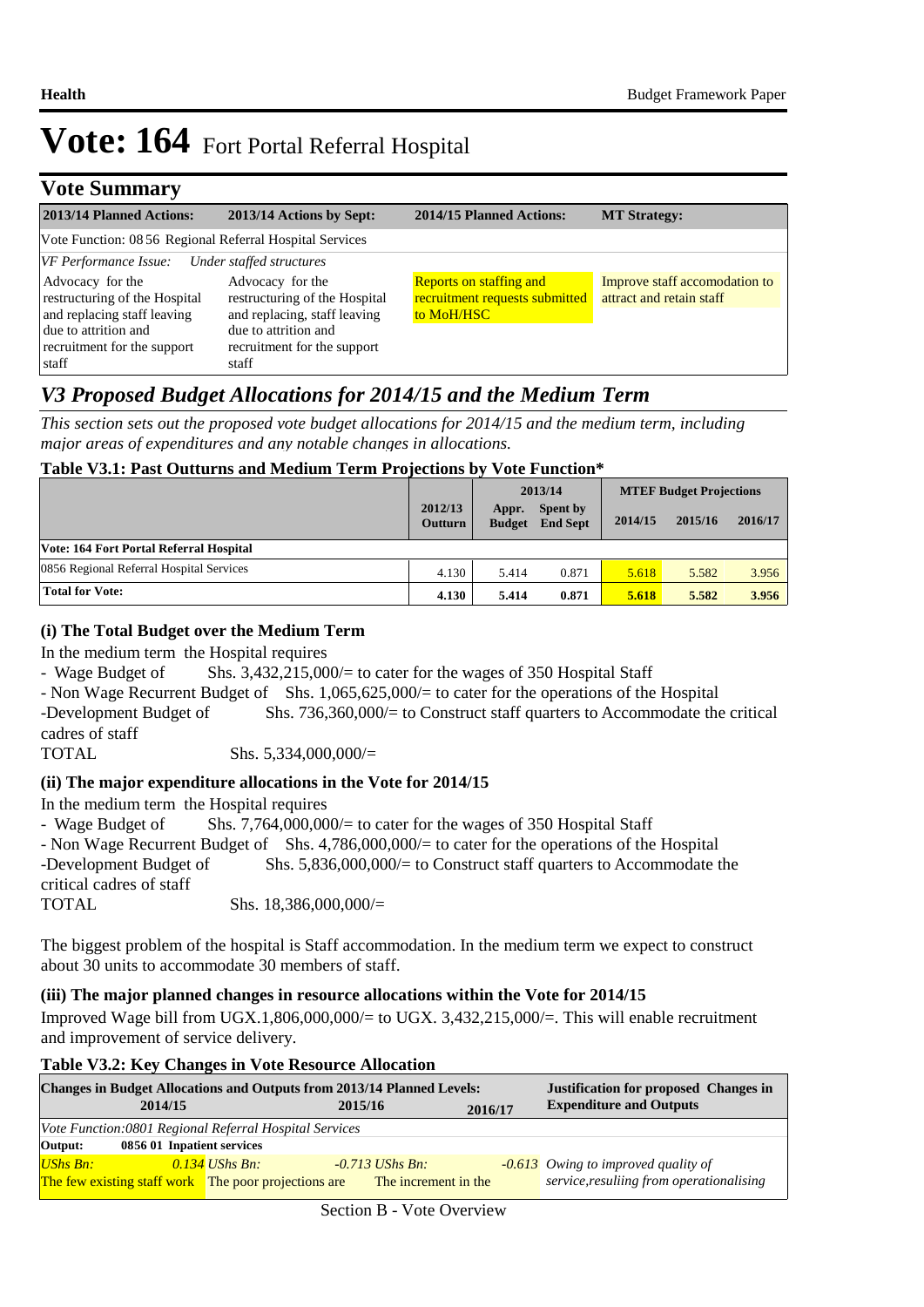### **Vote Summary**

| Changes in Budget Allocations and Outputs from 2013/14 Planned Levels:<br>2014/15                                                                                                                             | Justification for proposed Changes in<br><b>Expenditure and Outputs</b>                                                                                                                                                                                                                     |                                                                                                                                                                                                                                                                                                                                                                                                  |                                                                                                                                                                                                                                                                                                                 |
|---------------------------------------------------------------------------------------------------------------------------------------------------------------------------------------------------------------|---------------------------------------------------------------------------------------------------------------------------------------------------------------------------------------------------------------------------------------------------------------------------------------------|--------------------------------------------------------------------------------------------------------------------------------------------------------------------------------------------------------------------------------------------------------------------------------------------------------------------------------------------------------------------------------------------------|-----------------------------------------------------------------------------------------------------------------------------------------------------------------------------------------------------------------------------------------------------------------------------------------------------------------|
| extra hours due to<br>motivation.                                                                                                                                                                             | likely affect quality of<br>services. The Planners need<br>to consider population<br>growth trends.                                                                                                                                                                                         | number of patients without<br>recruitment of Staff (Health<br>workers) means that we<br>have to give Employees<br>Financial motivation to<br>convince them to work<br>longer hours per day.                                                                                                                                                                                                      | the new private wing. Improved<br>sanitation, the public has developed<br>cofidence, that the hospital can do much<br>better.                                                                                                                                                                                   |
| Output:<br>0856 02 Outpatient services                                                                                                                                                                        |                                                                                                                                                                                                                                                                                             |                                                                                                                                                                                                                                                                                                                                                                                                  |                                                                                                                                                                                                                                                                                                                 |
| <b>UShs Bn:</b><br>of the lower Health<br>Facilities, We expect more<br>patients to go to health<br>centre iii $\&$ iv, therefore<br>in OPD for general cases<br>and see more attending the<br>more expensive | -0.244 UShs Bn:<br>With improved performance With improved performance With improved performance<br>of the lower Health<br>Facilities, We expect more<br>patients to go to health<br>centre iii & iv, therefore<br>in OPD for general cases<br>and see more attending the<br>more expensive | $-0.254$ UShs Bn:<br>of the lower Health<br>Facilities, We expect more<br>patients to go to health<br>centre iii & iv, therefore<br>leading to reduced workload leading to reduced workload leading to reduced workload<br>in OPD for general cases<br>and see more attending the<br>specialised clinics which are specialised clinics which are specialised clinics which are<br>more expensive | -0.154 With improved performance of the lower<br>Health Facilities, We expect more<br>patients to go to health centre iii & iv,<br>therefore leading to reduced workload in<br>OPD for general cases and see more<br>attending the specialised clinics which<br>are more expensive, and require<br>specialists. |
| Output:<br>0856 04 Diagnostic services                                                                                                                                                                        |                                                                                                                                                                                                                                                                                             |                                                                                                                                                                                                                                                                                                                                                                                                  |                                                                                                                                                                                                                                                                                                                 |
| <b>UShs Bn:</b><br><b>Reduced Budget</b><br>Allocation, which will<br>negatively impact on the<br>service deliverly                                                                                           | $-0.086$ UShs Bn:<br>Increase in patients coming<br>to the Hospital requiring<br>Diagnostic services                                                                                                                                                                                        | $-0.057$ UShs Bn:<br>Increase in patients coming<br>to the Hospital requiring<br>Diagnostic services                                                                                                                                                                                                                                                                                             | 0.013 Increase in patients coming to the<br>Hospital requiring Diagnostic services.<br>The consumables are expected to be<br>provided by NMS in reasonable<br>quantities.                                                                                                                                       |
| Output:                                                                                                                                                                                                       | 0856 77 Purchase of Specialised Machinery & Equipment                                                                                                                                                                                                                                       |                                                                                                                                                                                                                                                                                                                                                                                                  |                                                                                                                                                                                                                                                                                                                 |
| <b>UShs Bn:</b><br>1- Procurement of theatre<br>and assorted medical<br>equipments<br>2- Procurement of Hospital<br>beds and other items<br>required in the wards                                             | $-0.236$ UShs Bn:<br><b>With Reduced Budget</b><br>allocation, the Hospital can<br>only procure limited<br>assorted equipments for use 2- Procurement of Hospital                                                                                                                           | $-0.073$ UShs Bn:<br>1- Procurement of theatre<br>and assorted medical<br>equipments<br>beds and other items<br>required in the wards                                                                                                                                                                                                                                                            | 0.020 With Reduced Budget allocation, the<br>Hospital can only procure limited<br>assorted equipments for use.                                                                                                                                                                                                  |
| Output:                                                                                                                                                                                                       | 0856 81 Staff houses construction and rehabilitation                                                                                                                                                                                                                                        |                                                                                                                                                                                                                                                                                                                                                                                                  |                                                                                                                                                                                                                                                                                                                 |
| <b>UShs Bn:</b><br><b>Staff houses construction</b><br>will Continue, since Plans,<br><b>Technical designs and</b><br>foundation will be inplace.                                                             | $0.200$ UShs Bn:<br>continued construction of<br>the staff Houses, to<br>accommodate more staff,                                                                                                                                                                                            | $0.246$ UShs Bn:<br>Continued construction of<br>the staff Houses, to<br>accommodate more staff,                                                                                                                                                                                                                                                                                                 | <b>2.316</b> Continued construction of the staff<br>Houses, to accommodate more staff, will<br>save time lost to long distances, and risk<br>of staff moving for night shifts, and<br>emergency response time.                                                                                                  |

### *V4: Vote Challenges for 2014/15 and the Medium Term*

*This section sets out the major challenges the vote faces in 2014/15 and the medium term which the vote has been unable to address in its spending plans.*

1-There is need, to provide additional funds to the hospital for production of the appliances and to NMS to purchase the workshop consumables which the hospital can order as and when is required. The hospital requires an additional UGX. 294,000,000/= in the medium term.

2-In order to address Staff attraction and retention Strategy over a 3 year period there is need to provide additional funding for construction of staff accommodation for at least 200 units at unit cost of Ushs.110, 000,000, in the medium this will require 22 billion, in the medium term.

3- UGX. 192 million per year is required for hospital staff duty facilitation, this adds up to UGX. 576 million, in the medium term. 

4- Solid Waste Management: The hospital is not connected to the sewerage line of NWSC which results in added costs of cesspool emptying. The hospital needs an average of UGX. 2,400,000 per month which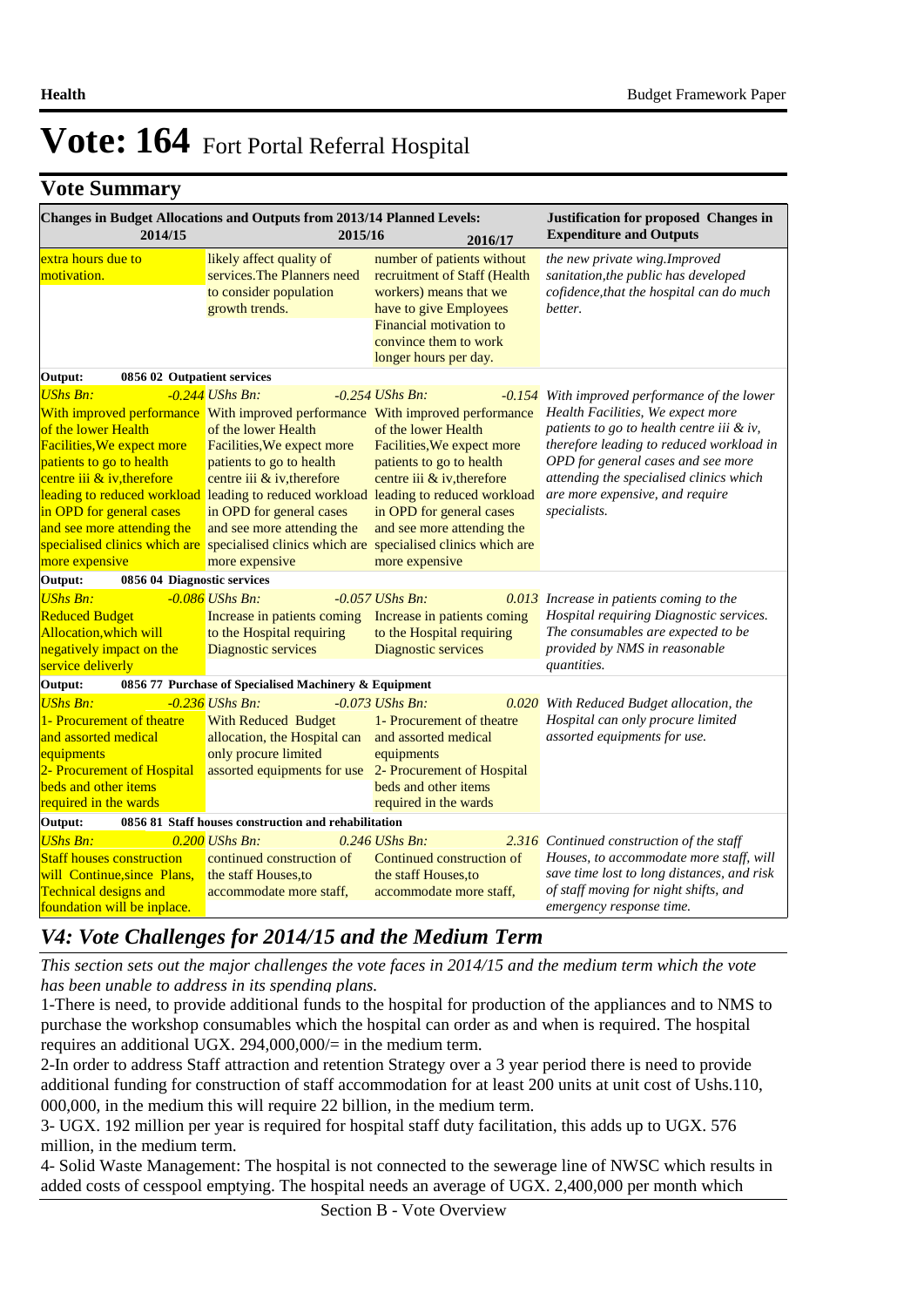### **Vote Summary**

translates to UGX. 28,800,000 per annum. The amount is bound to increase when the new constructed units become operational. This translates to UGX. 86,400,000 The total requirement is UGX.  $1,042,800,000/=$ .

#### **Table V4.1: Additional Output Funding Requests**

| <b>Additional Requirements for Funding and</b><br><b>Outputs in 2014/15:</b> |                                                        | <b>Justification of Requirement for</b><br><b>Additional Outputs and Funding</b>                                                    |  |  |  |  |
|------------------------------------------------------------------------------|--------------------------------------------------------|-------------------------------------------------------------------------------------------------------------------------------------|--|--|--|--|
|                                                                              | Vote Function:0881 Regional Referral Hospital Services |                                                                                                                                     |  |  |  |  |
| Output:                                                                      | 0856 81 Staff houses construction and rehabilitation   |                                                                                                                                     |  |  |  |  |
| $UShs Bn:$                                                                   | 22.000                                                 | In order to address Staff attraction and retention Strategy over a<br>3 year period there is need to provide additional funding for |  |  |  |  |
|                                                                              |                                                        | construction of staff accommodation for at least 200 units at unit<br>cost of Ushs.110, 000,000, in the medium this will require 22 |  |  |  |  |
|                                                                              |                                                        | billion, in the medium term.                                                                                                        |  |  |  |  |

*This section discusses how the vote's plans will address and respond to the cross-cutting policy, issues of gender and equity; HIV/AIDS; and the Environment, and other budgetary issues such as Arrears and NTR..* 

#### **(i) Cross-cutting Policy Issues**

*(i) Gender and Equity*

The following will be undertaken to address gender and equity issues;

Under reproductive health, emphasis will be on rolling out of the road map for reduction of maternal and neonatal mortality. This will be done through; procuring and distributing EMoC medicines, supplies, and equipment, supporting the mobilization of blood for emergency obstetric and new born care and conducting maternal and perinatal death audits to address gaps and improve quality of care.

Other strategies geared towards addressing gender and equity issues include; Elimination of Mother to Child Transmission of HIV, Safe male circumcision, HPV Vaccination and provision of Tetanus Toxoid vaccine to women in reproductive age.

#### *(ii) HIV/AIDS*

 HIV/AIDS prevention will be enhanced through rolling out Village health teams to more districts, carrying out radio spot messages and distribution of IEC materials. The funding is expected to come from Government of Uganda and the Global fund for AIDS, TB and Malaria.

#### *(iii) Environment*

 To address the environmental issues, the ministry will roll out Village Health Teams and construct incinerators in health facilities.

#### **(ii) Payment Arrears**

The table below shows all the payment arrears outstanding for the Vote:

| <b>Payee</b>                            | <b>Payment Due Date</b> | <b>Amount (UShs Bn)</b> |
|-----------------------------------------|-------------------------|-------------------------|
| UMEME UGANDA LIMITED                    | 6/30/2013               | 0.01                    |
| National Water and Sewarage Cooperation | 6/30/2013               | 0.00                    |
|                                         | Total:                  | 0.011                   |

They were incurred over several years due to under budgeting. We are installing rain water harvesting tanks, and relaying new water piping systems to avoid loss of water in leakages due to old pipes.

#### **(ii) Non Tax Revenue Collections**

The table below shows Non-Tax Revenues that will be collected under the Vote: